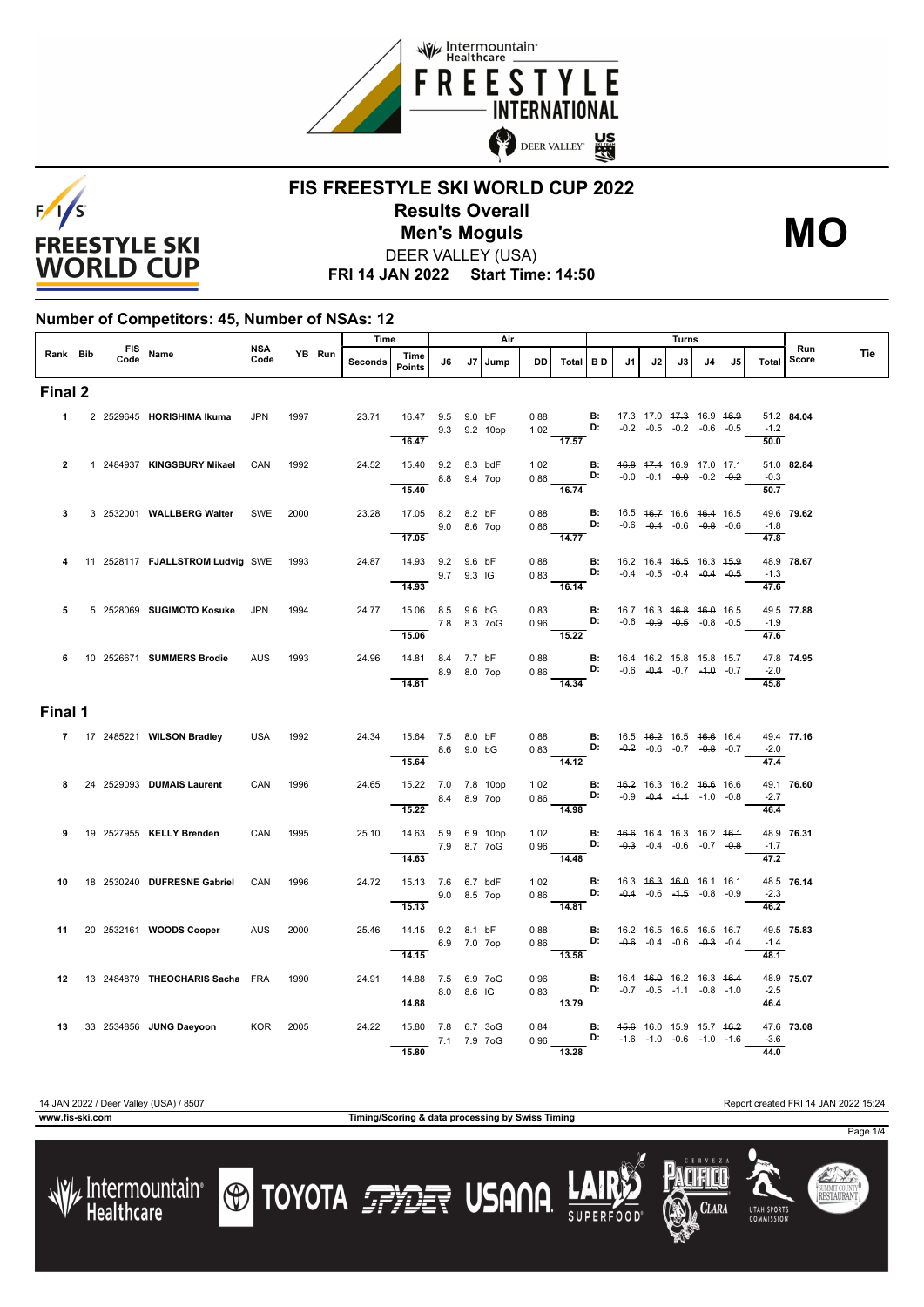



## **FIS FREESTYLE SKI WORLD CUP 2022 Results Overall** DEER VALLEY (USA) **Men's Moguls MO**



**FRI 14 JAN 2022 Start Time: 14:50**

|               |  |      |                                 |                    |      |        | Time           |                                              | Air         |        |                     |                    |                                                                                                                                              |                                                                                    |                                     | Turns                                                                  |      |    |                                    | Run                        |            |            |
|---------------|--|------|---------------------------------|--------------------|------|--------|----------------|----------------------------------------------|-------------|--------|---------------------|--------------------|----------------------------------------------------------------------------------------------------------------------------------------------|------------------------------------------------------------------------------------|-------------------------------------|------------------------------------------------------------------------|------|----|------------------------------------|----------------------------|------------|------------|
| Rank Bib      |  | Code | FIS Name                        | <b>NSA</b><br>Code |      | YB Run | <b>Seconds</b> | Time<br><b>Points</b>                        | J6          | J7     | Jump                | DD I               | Total BD                                                                                                                                     |                                                                                    | J1                                  | J2                                                                     | J3 I | J4 | J5                                 | Total                      | Score      | <b>Tie</b> |
| 14            |  |      | 9 2528237 SALONEN Jimi          | <b>FIN</b>         | 1994 |        | 24.02          | 16.06                                        | 6.5<br>5.9  |        | 6.9 10op<br>6.7 7op | 1.02<br>0.86       |                                                                                                                                              | <b>B:</b><br>D:                                                                    |                                     | 16.2   46.2   15.7   45.3   15.7<br>$-0.8$ $-1.0$ $-1.1$ $-1.3$ $-4.3$ |      |    |                                    | $-3.4$                     | 47.6 72.50 |            |
| 15            |  |      | 15 2534511 McDONALD Cole        | <b>USA</b>         | 2003 |        | 25.70          | 16.06<br>13.83 8.6 9.5 bF<br>13.83           |             |        | 5.1 5.8 10op        | 0.88               | 12.24<br>1.02 <b>D:</b> $-3.1$ $-2.2$ $-3.4$ $-2.6$ $-2.9$<br>13.51                                                                          | <b>B:</b>                                                                          | 16.4 16.0 <del>16.4 15.9</del> 16.4 |                                                                        |      |    |                                    | 44.2<br>-8.6<br>40.2       | 48.8 67.54 |            |
| 16            |  |      | 4 2528846 KOLMAKOV Pavel        | KAZ                | 1996 |        |                |                                              |             |        |                     |                    |                                                                                                                                              |                                                                                    |                                     |                                                                        |      |    |                                    |                            | <b>DNF</b> |            |
| Qualification |  |      |                                 |                    |      |        |                |                                              |             |        |                     |                    |                                                                                                                                              |                                                                                    |                                     |                                                                        |      |    |                                    |                            |            |            |
|               |  |      | 17 43 2531950 FENELEY William   | <b>GBR</b>         | 1999 |        | 25.75          | 13.76 8.5 7.8 bF<br>13.76                    | 9.6         | 9.7 bp |                     |                    | 0.88 <b>B:</b> 15.5 14.7 15.4 15.1 15.5 0.73 <b>D:</b> -0.5 -0.6 -2.0 -0.5 -0.5 -0.5<br>14.21                                                |                                                                                    |                                     |                                                                        |      |    | $-0.5$ $-0.6$ $-2.0$ $-0.5$ $-0.5$ | $-1.6$<br>44.4             | 46.0 72.37 |            |
| 18            |  |      | 16 2532641 ELOFSSON Oskar       | SWE                | 1998 |        | 25.89          | 13.58 7.2 7.7 bF<br>8.5 8.6 bp<br>13.58      |             |        |                     | 0.88               | 0.73 D: $-0.5$ -0.8 -0.5 -0.6 -1.3<br>$\overline{12.78}$                                                                                     | <b>B</b> : 16.0 15.8 <del>16.2 15.6</del> 15.8                                     |                                     |                                                                        |      |    |                                    | $-1.9$<br>45.7             | 47.6 72.06 |            |
| 19            |  |      | 23 2531671 MATSUDA So           | <b>JPN</b>         | 1999 |        | 25.08          | 14.65 9.3 9.1 bG<br>14.65                    | 7.7 6.8 7op |        |                     | 0.83<br>0.86       | D:<br>$-13.86$                                                                                                                               | <b>B:</b> 45.2 15.4 46.4 15.3 15.2                                                 |                                     | $-0.5$ $-0.8$ $-1.1$ $-4.4$ $-1.1$                                     |      |    |                                    | $-3.0$<br>42.9             | 45.9 71.41 |            |
| 20            |  |      | 38 2531292 ANDRINGA Jesse       | <b>USA</b>         | 1997 |        | 25.49          | 14.11 7.4 7.0 7op<br>7.0 7.2 7oG<br>14.11    |             |        |                     | 0.86<br>0.96       | $\blacksquare$<br>$-13.00$                                                                                                                   | <b>D:</b> $-1.6$ $-1.4$ $-1.7$ $-4.9$ $-4.8$                                       | 46.5 16.0 16.5 45.8 16.4            |                                                                        |      |    |                                    | $-4.7$<br>44.2             | 48.9 71.31 |            |
| 21            |  |      | 27 2532799 BOURDETTE Marius FRA |                    | 1999 |        | 25.09          | 14.64 7.6 6.7 bF<br>14.64                    | 7.4 8.7 bp  |        |                     | 0.88               | <b>B:</b> 45.2 15.4 15.6 15.4 46.3<br>12.16                                                                                                  |                                                                                    |                                     |                                                                        |      |    |                                    | $-1.9$<br>44.5             | 46.4 71.30 |            |
| 22            |  |      | 35 2529411 ELOFSSON Felix       | SWE                | 1995 |        | 25.23          | 14.45 6.5 6.5 7op<br>14.45                   | 6.7 5.5 7oG |        |                     |                    | 0.86 <b>B</b> : 16.0 15.9 16.3 <del>15.9 16.4</del><br>0.96 <b>D:</b> -0.5 -0.9 -1.2 -1.0 -1.1<br>$\frac{11.44}{ }$                          |                                                                                    |                                     |                                                                        |      |    |                                    | $-3.0$<br>45.2             | 48.2 71.09 |            |
| 23            |  |      | 26 2532044 MOUILLE Thibaud      | <b>FRA</b>         | 1999 |        | 26.26          | 13.08 6.8 6.2 10op<br>9.5 9.5 bG<br>13.08    |             |        |                     |                    | 1.02 <b>B</b> : 4 <del>5.4</del> 15.4 15.4 4 <del>5.1</del> 15.4<br>0.83 <b>D:</b> -0.8 - <del>1.0</del> -0.8 -0.9 -1.0<br>$\frac{1}{14.50}$ |                                                                                    |                                     |                                                                        |      |    |                                    | $-2.7$<br>43.5             | 46.2 71.08 |            |
| 24            |  |      | 14 2527085 WALCZYK Dylan        | <b>USA</b>         | 1993 |        | 25.58          | 13.99 7.4 7.5 bG<br>$\overline{13.99}$       | 5.4 5.5 7op |        |                     | 0.83<br>0.86       | D:<br>$\overline{10.86}$                                                                                                                     | <b>B:</b> 46.6 45.8 16.4 15.8 16.3                                                 |                                     | $-0.6$ $-4.2$ $-0.7$ $-0.6$ $-1.0$                                     |      |    |                                    | $-2.3$<br>$\frac{1}{46.2}$ | 48.5 71.05 |            |
| 25            |  |      | 40 2528035 PENTTALA OIII        | FIN                | 1995 |        | 25.29          | 14.37 7.0 7.2 7op<br>$6.8$ 7.0 10op<br>14.37 |             |        |                     | 0.86<br>11 Million | 1.02 <b>D:</b> $-0.5$ -1.4 -1.2 -1.8 -1.2<br>13.14                                                                                           | <b>B:</b> 15.4 44.5 15.8 45.8 15.7                                                 |                                     |                                                                        |      |    |                                    | $-3.8$<br>43.1             | 46.9 70.61 |            |
| 26            |  |      | 22 2528086 MATHESON James       | <b>AUS</b>         | 1995 |        | 25.59          | 13.97 7.8 7.0 bF<br>13.97                    | 6.5 6.9 7op |        |                     | 0.88<br>0.86       | D:<br>12.27                                                                                                                                  | <b>B:</b> 45.0 15.7 15.9 15.7 46.2                                                 |                                     | $-1.3$ $-0.5$ $-1.2$ $-1.1$ $-4.5$                                     |      |    |                                    | -3.6<br>43.7               | 47.3 69.94 |            |
| 27            |  |      | 49 2528624 SUIRE Martin         | <b>FRA</b>         | 1996 |        | 25.18          | 14.52 7.8 6.9 7oG<br>5.7 6.3 7op<br>14.52    |             |        |                     | 0.96<br>0.86       | 12.20                                                                                                                                        | <b>B:</b> 44.3 15.8 15.2 15.5 45.9<br><b>D:</b> $-1.0$ $-1.2$ $-1.6$ $-4.0$ $-2.4$ |                                     |                                                                        |      |    |                                    | $-3.8$<br>42.7             | 46.5 69.42 |            |

/ Intermountain<br>Healthcare

**www.fis-ski.com Timing/Scoring & data processing by Swiss Timing**

**TOYOTA FELLE USANA** 

14 JAN 2022 / Deer Valley (USA) / 8507 Report created FRI 14 JAN 2022 15:24

**CLARA** 

**UTAH SPORT** 

Page 2/4

SUMMIT COUNT<br>**RESTAURAN**T

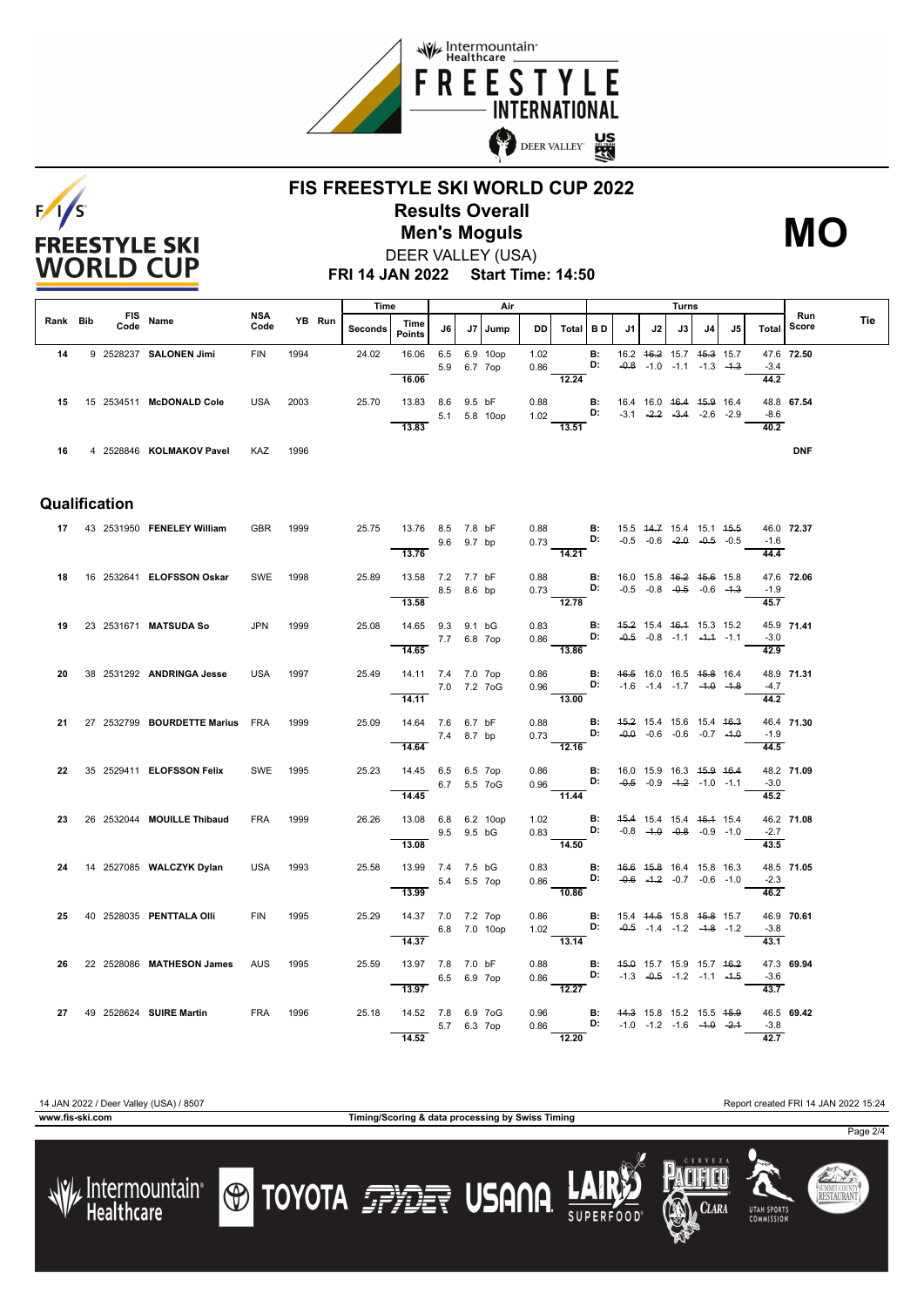



## **FIS FREESTYLE SKI WORLD CUP 2022 Results Overall Men's Moguls MO**



**FRI 14 JAN 2022 Start Time: 14:50** DEER VALLEY (USA)

|          |                    |                                           |                    |        | Time           |                                            |             |             | Air         |              |                                                         |                                   |                                                                            | Turns                                                          |    |                |    |                             |              |     |
|----------|--------------------|-------------------------------------------|--------------------|--------|----------------|--------------------------------------------|-------------|-------------|-------------|--------------|---------------------------------------------------------|-----------------------------------|----------------------------------------------------------------------------|----------------------------------------------------------------|----|----------------|----|-----------------------------|--------------|-----|
| Rank Bib | <b>FIS</b><br>Code | Name                                      | <b>NSA</b><br>Code | YB Run | <b>Seconds</b> | Time<br><b>Points</b>                      | J6          | J7 I        | l Jump      | DD           | Total BD                                                |                                   | J1                                                                         | J2                                                             | J3 | J <sub>4</sub> | J5 | Total                       | Run<br>Score | Tie |
| 28       |                    | 25 2528644 KOBER Jordan                   | CAN                | 1996   | 24.88          | 14.92 7.6 6.7 7op<br>14.92                 |             |             | 7.4 7.3 7oG | 0.86<br>0.96 | $-13.19$                                                | <b>B:</b><br>D:                   |                                                                            | 46.2 14.9 15.3 44.0 15.6<br>$-1.5$ $-1.5$ $-4.9$ $-4.2$ $-1.7$ |    |                |    | $-4.7$<br>41.1              | 45.8 69.21   |     |
| 29       |                    | 39 2530541 GERKEN SCHOFIELD GBR<br>Thomas |                    | 1998   | 25.46          | 14.15 6.2 6.2 bF<br>14.15                  |             | 7.9 8.5 bG  |             | 0.88         | $0.83$ D:<br>12.25                                      | В:                                | 15.0 43.7 45.6 14.9 15.2                                                   | $-0.2$ $-0.6$ $-0.8$ $-0.9$ $-4.4$                             |    |                |    | $-2.3$<br>42.8              | 45.1 69.20   |     |
| 30       |                    | 36 2532713 LEWIS Alex                     | <b>USA</b>         | 1999   | 25.83          | 13.66 5.8 6.7 10op<br>13.66                | 7.0 6.9 7op |             |             | 1.02         | $0.86$ D:<br>$\overline{12.34}$                         | B:                                | 15.4 44.4 15.0 15.4 45.7                                                   | $-4.8$ $-1.6$ $-1.1$ $-0.7$ $-1.8$                             |    |                |    | $-4.5$<br>$\overline{41.3}$ | 45.8 67.30   |     |
| 31       |                    | 50 2527360 PENTTALA Jussi                 | <b>FIN</b>         | 1993   | 25.32          | 14.33 7.5 6.3 7oG<br>14.33                 |             | 6.6 6.3 7op |             | 0.96         | $0.86$ D:<br>$\overline{12.16}$                         | <b>B:</b>                         | 15.5 45.2 15.4 15.4 45.8<br>$-2.0$ $-4.3$ $-2.0$ $-1.8$ $-2.3$             |                                                                |    |                |    | $-5.8$<br>40.5              | 46.3 66.99   |     |
| 32       |                    | 30 2529656 HEDRICK Joel                   | <b>USA</b>         | 1997   | 24.20          | 15.82  4.7  5.4 bF<br>15.82                |             | 5.0 5.5 7op |             | 0.88<br>0.86 | 8.95                                                    | <b>B:</b><br>D:                   |                                                                            | 46.4 45.7 15.9 16.3 16.0<br>$-2.8$ $-4.8$ $-2.3$ $-1.8$ $-3.4$ |    |                |    | $-6.9$<br>41.3              | 48.2 66.07   |     |
| 33       |                    | 37 2535572 JEANNESSON Mateo GBR           |                    | 2004   | 26.71          | 12.49 7.2 7.0 bF<br>12.49                  | 7.0 6.9 7op |             |             | 0.88         | 0.86<br>12.22                                           | $\mathbf{B}$ :<br>D:              | 44.0 14.3 45.2 14.6 15.1                                                   | $-0.9$ $-1.0$ $-0.9$ $-0.9$ $-1.2$                             |    |                |    | $-2.8$<br>41.2              | 44.0 65.91   |     |
| 34       |                    | 48  2533386 <b>VIERELA Severi</b>         | <b>FIN</b>         | 2001   | 24.83          | 14.98 3.4 2.2 7o<br>14.98                  |             | 4.9 5.1 bp  |             | 0.83<br>0.73 | 5.96                                                    | <b>B:</b><br>D:                   | 13.8 43.5 13.9 15.0 45.8                                                   | $-4.2$ $-1.4$ $-1.6$ $-1.6$ $-4.6$                             |    |                |    | $-4.6$<br>38.1              | 42.7 59.04   |     |
| 35       |                    | 29 2534001 KARJALAINEN<br>Rasmus          | FIN                | 2002   | 27.66          | 11.22 6.0 5.4 7op<br>11.22                 | 7.5 6.6 IG  |             |             | 0.86<br>0.83 | $\overline{10.74}$                                      | B:<br>D:                          | 43.8 13.8 14.5 <del>14.8</del> 13.8                                        | $-9.0$ $-6.4$ $-8.4$ $-5.7$ $-8.4$                             |    |                |    | $-23.2$<br>18.9             | 42.1 40.86   |     |
| 36       |                    | 28 2533687 AHVENAINEN Akseli FIN          |                    | 2002   | 29.31          | 9.03  4.6  5.9 bF<br>9.03                  |             | 5.7 6.9 bp  |             | 0.88         | $0.73$ $D:$ $-7.8$ $-9.2$ $-13.2$ $-8.6$ $-9.5$<br>9.21 | <b>B:</b>                         | 14.2 14.7 <del>12.0</del> 15.0 <del>15.4</del>                             |                                                                |    |                |    | $-27.3$<br>16.6             | 43.9 34.84   |     |
| 37       |                    | 52 2534140 WENDLER Landon                 | <b>USA</b>         | 2000   | 31.60          | 5.98<br>5.98                               | 6.9 6.0 7op |             | 4.9 6.9 7oG | 0.86<br>0.96 | $-11.20$                                                | <b>B:</b>                         | 15.0 45.4 44.5 14.7 15.1<br><b>D:</b> $-10.2$ $-8.4$ $-11.3$ $-8.9$ $-8.5$ |                                                                |    |                |    | $-27.6$<br>17.2             | 44.8 34.38   |     |
| 38       |                    | 44 2530808 BELLUCCI Massimo ITA           |                    | 1999   | 24.88          | 14.92 7.5 6.0 bF<br>$1.0$ $1.9$ T<br>14.92 |             |             |             | 0.88<br>0.38 | 6.49                                                    | <b>B:</b> 13.4 11.8 9.5 44.3 11.5 | <b>D:</b> $-10.2$ $-9.5$ $-16.6$ $-13.8$ $-9.4$                            |                                                                |    |                |    | $-33.5$<br>$\overline{3.2}$ | 36.7 24.61   |     |
|          |                    | 31 2537625 LEE Yoon Seung                 | <b>KOR</b>         | 2006   |                |                                            |             |             |             |              |                                                         |                                   |                                                                            |                                                                |    |                |    |                             | <b>DNF</b>   |     |
|          |                    | 46 2526517 ESCOBAR Jules                  | <b>FRA</b>         | 1994   |                |                                            |             |             |             |              |                                                         |                                   |                                                                            |                                                                |    |                |    |                             | <b>DNF</b>   |     |
|          |                    | 47 2531178 SUIKKARI Johannes FIN          |                    | 1996   |                |                                            |             |             |             |              |                                                         |                                   |                                                                            |                                                                |    |                |    |                             | <b>DNF</b>   |     |
|          |                    | 53 2534116 CROCKETT Jackson USA           |                    | 2002   |                |                                            |             |             |             |              |                                                         |                                   |                                                                            |                                                                |    |                |    |                             | <b>DNF</b>   |     |

/ Intermountain<br>Healthcare

**TOYOTA FELLER USANA** 



**CLARA** 

**UTAH SPORT** 

Page 3/4

SUMMIT COUNT<br>**RESTAURAN**T

**www.fis-ski.com Timing/Scoring & data processing by Swiss Timing**